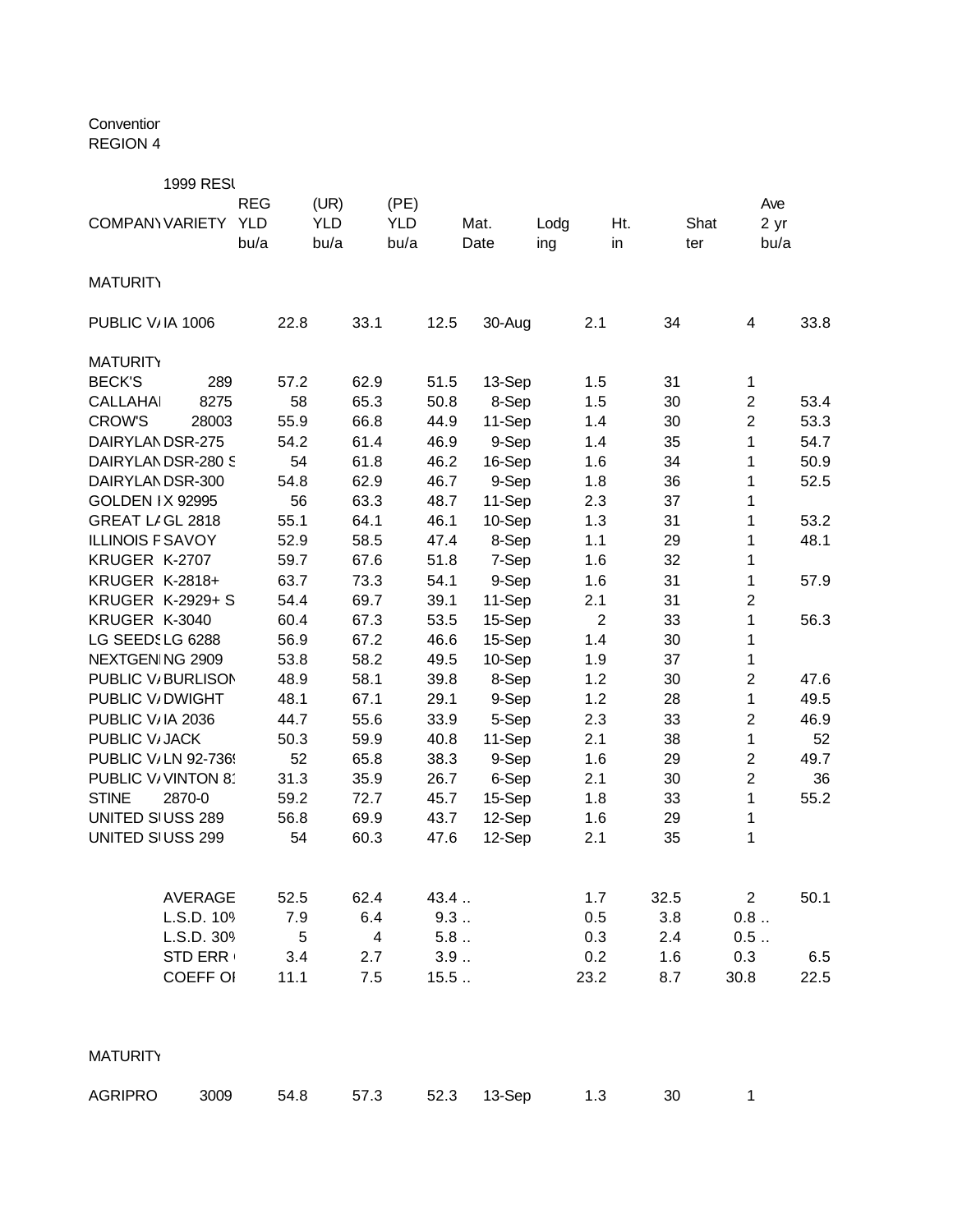| <b>AGRIPRO</b>             | 3525          | 55.2 | 60.6 | 49.9 | 16-Sep | 1.1            | 33 | 1                |      |
|----------------------------|---------------|------|------|------|--------|----------------|----|------------------|------|
| <b>BECK'S</b>              | 395           | 57.5 | 59.4 | 55.6 | 23-Sep | 1.2            | 33 | 1                | 57.4 |
| <b>CALLAHAI</b>            | 7317          | 56.4 | 63.2 | 49.7 | 14-Sep | 1.5            | 32 | 1                | 55.8 |
| <b>CALLAHAI</b>            | 8363          | 57.8 | 67.4 | 48.1 | 21-Sep | 1.4            | 32 | 1                | 56.6 |
| <b>CALLAHAI</b>            | 9393          | 56   | 59.6 | 52.4 | 24-Sep | 1.6            | 37 | 1                |      |
| <b>CROW'S</b>              | 32003         | 60.6 | 67.9 | 53.3 | 15-Sep | 1.4            | 34 | 1                | 58.2 |
| DAIRYLANDSR-309 S          |               | 53.7 | 54.8 | 52.5 | 14-Sep | 1.3            | 34 | 1                |      |
| DAIRYLANDSR-325            |               | 51.4 | 56.6 | 46.1 | 19-Sep | 1.6            | 37 | 1                | 55.3 |
| DAIRYLANDSR-338 S          |               | 48.4 | 47.7 | 49.1 | 18-Sep | 1.7            | 36 | $\overline{2}$   | 52.6 |
| DAIRYLANDSR-377            |               | 48.7 | 46.7 | 50.6 | 19-Sep | 1.8            | 39 | 1                |      |
| <b>DEKALB</b>              | CX 339 C      | 56   | 60.4 | 51.5 | 22-Sep | 1.6            | 38 | 1                | 56.2 |
| DEKALB                     | CX 393 C      | 60.4 | 67.1 | 53.7 | 23-Sep | 1.1            | 36 | 1                |      |
| GARST                      | D 308         | 57   | 62.1 | 51.9 | 15-Sep | 1              | 31 | $\overline{2}$   |      |
| GARST                      | D 350         | 57.3 | 59.2 | 55.4 | 16-Sep | 1.2            | 34 | 1                | 55.9 |
| <b>GARST</b>               | D 358         | 50.6 | 55.5 | 45.6 | 18-Sep | 1.2            | 37 | 1                |      |
| GOLDEN IH-1316             |               | 55.4 | 59.5 | 51.3 | 15-Sep | 1.4            | 33 | $\overline{2}$   | 54.3 |
| GOLDEN IH-1383             |               | 59.5 | 64.5 | 54.6 | 26-Sep | 1.2            | 33 | 1                | 57.6 |
| GOLDEN IX 93327            |               | 57.3 | 57.4 | 57.1 | 17-Sep | 1.5            | 34 | 1                |      |
| GREAT LIGL 3141            |               | 57.8 | 62.7 | 52.9 | 16-Sep | 1.3            | 34 | 1                | 57.2 |
| GROWMA HS 3071             |               | 55   | 59.2 | 50.8 | 18-Sep | 1.6            | 35 | 1                | 54.4 |
| GROWMA HS 3591             |               | 60.9 | 63.9 | 57.9 | 20-Sep | 1.9            | 38 | 1                |      |
| GROWMA HS 3971             |               | 53   | 51.7 | 54.3 | 21-Sep | 1.7            | 38 | 1                | 53.4 |
| <b>HOBLIT</b>              | <b>HB 380</b> | 57.6 | 65.3 | 49.9 | 25-Sep | 1.3            | 34 | 1                |      |
| HORIZON H 307              |               | 54   | 60.2 | 47.7 | 13-Sep | 1.9            | 33 | $\boldsymbol{2}$ |      |
| HORIZON HR 322             |               | 50.3 | 55   | 45.7 | 15-Sep | 1.8            | 34 | 1                |      |
| ILLINOIS FILP-3281 C       |               | 49.6 | 51.9 | 47.3 | 18-Sep | 3.2            | 35 | $\mathbf{1}$     |      |
| <b>ILLINOIS FIROQUOIS</b>  |               |      |      | 46.6 |        | 1.2            | 34 | $\boldsymbol{2}$ |      |
|                            |               | 49.7 | 52.7 |      | 14-Sep |                |    |                  | 50.6 |
| <b>ILLINOIS F MACON</b>    |               | 54.2 | 57.3 | 51.2 | 22-Sep | 1.4            | 34 | 1                | 53.7 |
| <b>ILLINOIS F MAVERICI</b> |               | 54.3 | 57   | 51.7 | 19-Sep | 2.3            | 42 | 1                | 53   |
| <b>ILLINOIS F SALINE</b>   |               | 36.9 | 29.5 | 44.3 | 22-Sep | $\overline{2}$ | 41 | 1                | 42.4 |
| KRUGER K-3030              |               | 55.6 | 59.4 | 51.9 | 12-Sep | 1.8            | 35 | 1                |      |
| KRUGER K-3131              |               | 57.8 | 66.9 | 48.7 | 13-Sep | 1.5            | 32 | $\boldsymbol{2}$ |      |
| KRUGER K-3213              |               | 56.1 | 62.8 | 49.4 | 14-Sep | 1.2            | 32 | $\overline{2}$   |      |
| <b>KRUGER K-3232+</b>      |               | 53.5 | 52.9 | 54.1 | 16-Sep | 1.2            | 32 | $\boldsymbol{2}$ | 54.4 |
| <b>KRUGER K-3333+</b>      |               | 59.5 | 62.9 | 56   | 16-Sep | $\overline{2}$ | 36 | 1                | 58.1 |
| KRUGER K-3424              |               | 55.8 | 56.1 | 55.4 | 19-Sep | 1.3            | 32 | 1                | 55.4 |
| KRUGER K-3424 A            |               | 59.6 | 61.8 | 57.4 | 19-Sep | 1.5            | 32 | 1                | 58.2 |
| KRUGER K-3444 SC           |               | 54.5 | 59.1 | 50   | 17-Sep | 1.9            | 36 | 1                |      |
| KRUGER K-3515 SC           |               | 58.3 | 65.1 | 51.5 | 15-Sep | 2.5            | 37 | 1                |      |
| KRUGER K-3636 SC           |               | 53.3 | 56.6 | 50   | 19-Sep | 1.1            | 34 | 1                |      |
| KRUGER K-3717              |               | 50.8 | 52.5 | 49.2 | 26-Sep | 2.5            | 37 | 1                | 54.2 |
| KRUGER K-3777 A            |               | 54   | 58.6 | 49.5 | 18-Sep | 1.4            | 35 | $\overline{c}$   |      |
| KRUGER K-3777 SC           |               | 59.4 | 63.2 | 55.7 | 23-Sep | 1              | 39 | 1                |      |
| <b>KRUGER K-3939+</b>      |               | 57.1 | 62.2 | 52   | 24-Sep | 1.1            | 31 | 1                | 56.3 |
| <b>LEWIS</b>               | 372           | 58.2 | 62.3 | 54.1 | 24-Sep | 1              | 37 | 1                |      |
| LG SEEDSLG 6324            |               | 54.7 | 59.8 | 49.7 | 18-Sep | 1.3            | 34 | 1                |      |
| LG SEEDSLG 6395            |               | 55.3 | 62.3 | 48.3 | 25-Sep | 1.2            | 34 | 1                | 55.7 |
| MIDWEST G 3242             |               | 51.6 | 53.4 | 49.8 | 16-Sep | 1.4            | 34 | 1                |      |
| <b>MWS</b>                 | 331 CSTS      | 50.6 | 53.6 | 47.6 | 18-Sep | $\overline{2}$ | 36 | 1                |      |
| NEXTGENING 1037 >          |               | 57.3 | 57.4 | 57.3 | 21-Sep | 1.5            | 34 | 1                |      |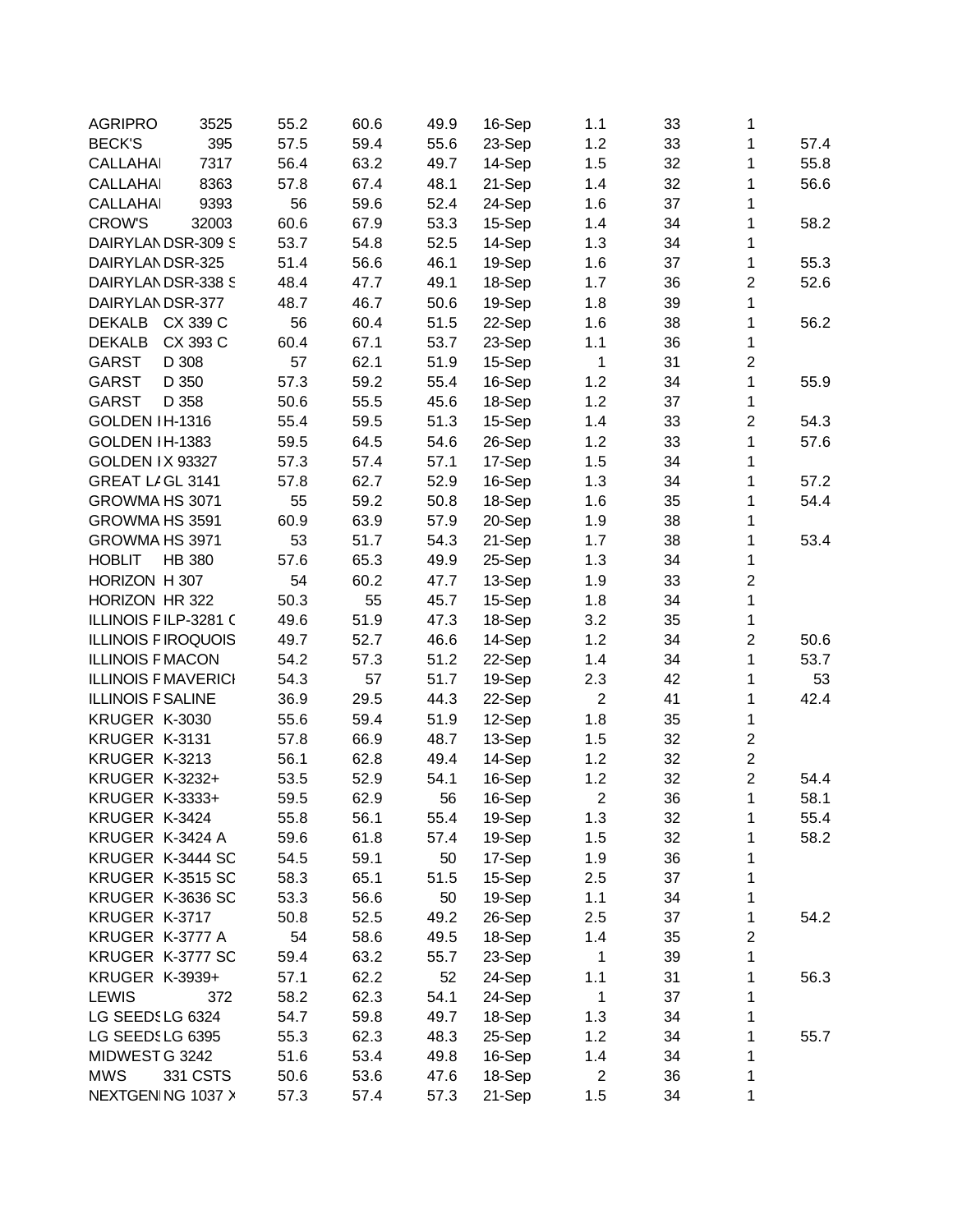| NEXTGEN NG 3109             | 59.8 | 66.3 | 53.3 | 15-Sep | 1.2  | 33   | 1                         |      |
|-----------------------------|------|------|------|--------|------|------|---------------------------|------|
| NEXTGEN NG 3509             | 51.2 | 55   | 47.5 | 21-Sep | 1.3  | 34   | 1                         |      |
| NEXTGEN NG 371 ST           | 46.1 | 42.9 | 49.3 | 24-Sep | 1.9  | 41   | 1                         |      |
| NEXTGEN NG 3809             | 53   | 52.2 | 53.8 | 20-Sep | 2.1  | 37   | 1                         |      |
| NEXTGEN NG 9032 S           | 51.8 | 56.3 | 47.4 | 18-Sep | 1.8  | 38   | 1                         |      |
| <b>PIONEER</b><br>9306      | 56.9 | 62.1 | 51.8 | 16-Sep | 1.5  | 30   | $\overline{c}$            | 57.6 |
| PIONEER 93B82               | 61   | 62.7 | 59.3 | 20-Sep | 2.2  | 36   | 1                         | 57.6 |
| PRAIRIE SPSF 317            | 56.1 | 61.3 | 50.9 | 13-Sep | 1.8  | 37   | 1                         |      |
| PRAIRIE SPSF 327            | 55.2 | 57.9 | 52.5 | 18-Sep | 1.9  | 35   | 1                         |      |
| PUBLIC V/EDISON             | 50.6 | 51.2 | 49.9 | 17-Sep | 1    | 33   | 1                         | 48.2 |
| PUBLIC V/IA 3005            | 50.4 | 53.1 | 47.7 | 20-Sep | 2.4  | 32   | 1                         | 53.1 |
| PUBLIC V/LINFORD            | 40.5 | 40.2 | 40.8 | 20-Sep | 2.6  | 41   | 1                         | 43.6 |
| PUBLIC V/PANA               | 47.6 | 48.1 | 47   | 18-Sep | 2.1  | 43   | 1                         | 51.4 |
| PUBLIC V/ PROBST            | 48.9 | 48.5 | 49.4 | 19-Sep | 1.3  | 33   | 1                         | 50.5 |
| PUBLIC V/ RESNIK            | 51.5 | 53.2 | 49.8 | 19-Sep | 1.5  | 33   | 1                         | 49.8 |
| PUBLIC V/ WILLIAMS          | 49   | 49.5 | 48.5 | 25-Sep | 2.2  | 42   | 1                         | 47.3 |
| PUBLIC V/YALE               | 41.5 | 36.7 | 46.3 | 19-Sep | 1.5  | 37   | $\mathbf{1}$              | 45.8 |
| SPECIALT SGI 306            | 41.8 | 45.9 | 37.6 | 8-Sep  | 1.4  | 28   | $\ensuremath{\mathsf{3}}$ | 43.4 |
| <b>STINE</b><br>$3171 - 1$  | 59.5 | 65   | 54.1 | 15-Sep | 1.3  | 34   | 1                         | 57.4 |
| <b>STINE</b><br>3398-8      | 55.9 | 56.6 | 55.2 | 16-Sep | 1.6  | 34   | 1                         | 55.6 |
| <b>STINE</b><br>3690-0      | 57.5 | 58.9 | 56   | 21-Sep | 1.4  | 32   | 1                         | 55.5 |
| <b>STINE</b><br>3870-0      | 53.2 | 55.5 | 50.8 | 21-Sep | 1.3  | 33   | 1                         | 53.7 |
| TRISLER TRISOY 3.           | 54.9 | 58.2 | 51.5 | 16-Sep | 1.3  | 33   | 1                         | 53.6 |
|                             | 51   | 54   | 48   |        |      |      |                           |      |
| TRISLER TRISOY 35           |      |      |      | 16-Sep | 1.6  | 35   | 1                         |      |
| <b>TRISLER</b><br>TRISOY 36 | 51.6 | 56.5 | 46.7 | 21-Sep | 1.7  | 35   | 1                         |      |
| <b>UAP</b><br>DG 3395       | 57.7 | 63.7 | 51.8 | 28-Sep | 1.7  | 34   | 1                         | 56.4 |
| UNITED SIUSS 339            | 60.2 | 64.3 | 56.1 | 21-Sep | 1.5  | 34   | 1                         |      |
| UNITED SIUSS 380            | 52.8 | 56.9 | 48.7 | 22-Sep | 1.3  | 34   | 1                         |      |
| WILKEN 3431 CN              | 51.1 | 53.7 | 48.6 | 15-Sep | 1.7  | 37   | 1                         |      |
| <b>WILKEN</b><br>3442       | 56.6 | 60.3 | 52.8 | 19-Sep | 1.2  | 33   | 1                         |      |
| 3468<br><b>WILKEN</b>       | 54.1 | 56.1 | 52   | 22-Sep | 2.1  | 36   | 1                         |      |
| <b>WILKEN</b><br>3494       | 55.7 | 58.7 | 52.8 | 27-Sep | 1.2  | 35   | 1                         | 54.3 |
| <b>AVERAGE</b>              | 54   | 57.6 | 50.8 |        | 1.6  | 35.3 | 1.6                       | 53.6 |
| L.S.D. 109                  | 6.4  | 7.6  | 4.9  |        | 0.5  | 3    | 0.6                       |      |
| L.S.D. 309                  | 4    | 4.8  | 3.1  |        | 0.3  | 1.9  | 0.4                       |      |
| STD ERR                     | 2.7  | 3.2  | 2.1  |        | 0.2  | 1.3  | 0.3                       | 4.2  |
| <b>COEFF OI</b>             | 8.7  | 9.8  | 7.1  |        | 25.1 | 6.2  | 28.4                      | 13.5 |
| <b>MATURITY</b>             |      |      |      |        |      |      |                           |      |
|                             |      |      |      |        |      |      |                           |      |
| DAIRYLANDSR-400 S           | 55   | 59   | 51   | 29-Sep | 2.1  | 40   | 1                         | 53.5 |
| DAIRYLANDST 4109            | 59.3 | 61   | 57.6 | 29-Sep | 2.4  | 40   | 1                         |      |
| <b>ILLINOIS FINA</b>        | 55.8 | 64   | 47.7 | 1-Oct  | 3.1  | 49   | 1                         | 53.6 |
| <b>ILLINOIS F REND</b>      | 55.1 | 63.5 | 46.8 | 30-Sep | 2.7  | 44   | 1                         | 52.1 |
| KRUGER K-3913 SC            | 58.7 | 65.4 | 51.9 | 2-Oct  | 2.6  | 41   | 1                         |      |
| KRUGER K-4222 SC            | 59.7 | 63   | 56.3 | 30-Sep | 1.8  | 40   | 1                         |      |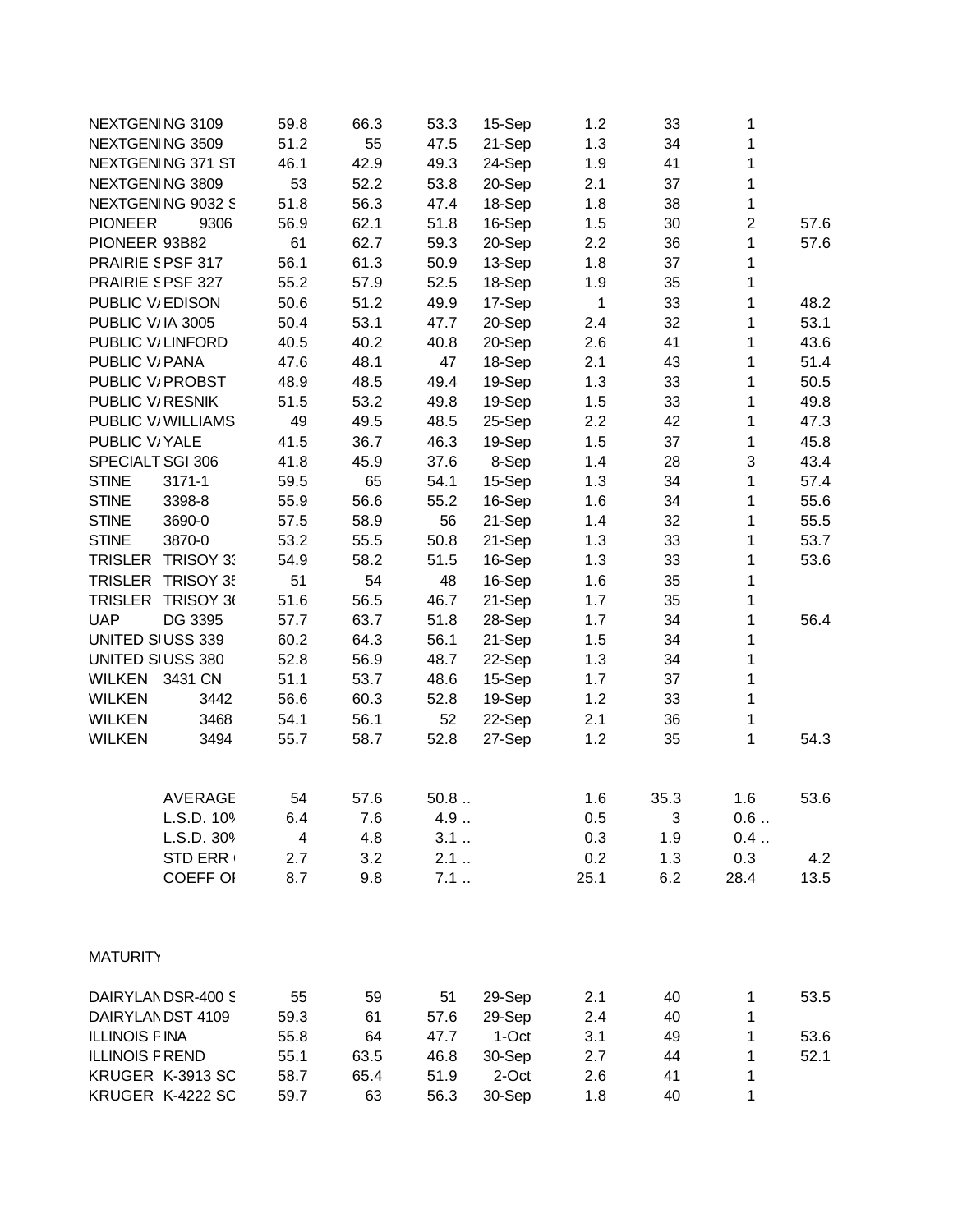|               | PUBLIC V/BRONSON | 53.3 | 59.9 | 46.6 | 30-Sep | 3.1  | 45   | 1    | 51.8 |
|---------------|------------------|------|------|------|--------|------|------|------|------|
| PUBLIC V/NILE |                  | 50   | 55.9 | 44.1 | 28-Sep | 2.1  | 43   | 1    | 46.7 |
| <b>UAP</b>    | DG 3402 S        | 57.8 | 59.4 | 56.3 | 29-Sep | 1.9  | 42   | 1    |      |
| <b>WILKEN</b> | 4019 STS         | 56.2 | 60.2 | 52.1 | 27-Sep | 1.7  | 40   | 1    |      |
|               |                  |      |      |      |        |      |      |      |      |
|               | AVERAGE          | 56.1 | 61.1 | 51   |        | 2.4  | 42.8 |      | 51.5 |
|               | L.S.D. 109       | 5.6  | 6.8  | 4.3  |        | 0.7  | 3.6  | 0.2  |      |
|               | L.S.D. 30%       | 3.5  | 4.2  | 2.6  |        | 0.5  | 2.3  | 0.2  |      |
|               | <b>STD ERR</b>   | 2.3  | 2.8  | 1.7  |        | 0.3  | 1.5  | 0.1  | 2.8  |
|               | <b>COEFF OI</b>  | 7.2  | 7.9  | 5.9  |        | 22.9 | 6.2  | 17.8 | 9.5  |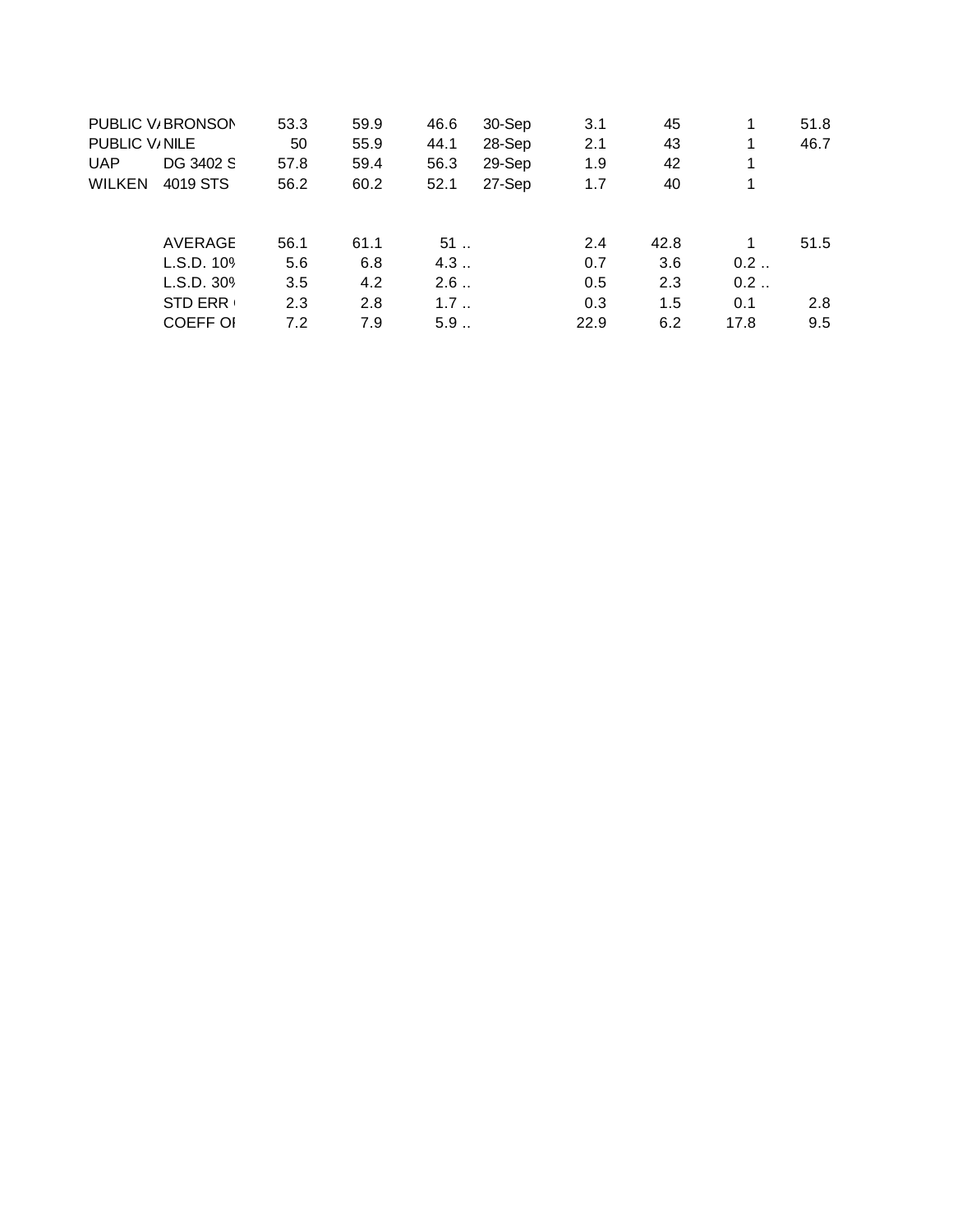| Ave<br>3 yr<br>bu/a |                                              |  |  |  |  |  |
|---------------------|----------------------------------------------|--|--|--|--|--|
|                     | 35.7                                         |  |  |  |  |  |
|                     | 53.6<br>54.7                                 |  |  |  |  |  |
|                     | 53.5                                         |  |  |  |  |  |
|                     | 54.4<br>46.7<br>57                           |  |  |  |  |  |
|                     | 57                                           |  |  |  |  |  |
|                     | 46.6<br>49.8<br>46.8<br>51.6<br>48.6<br>35.5 |  |  |  |  |  |

| 49.4 |  |
|------|--|
|      |  |
| 6.9  |  |
| 24.1 |  |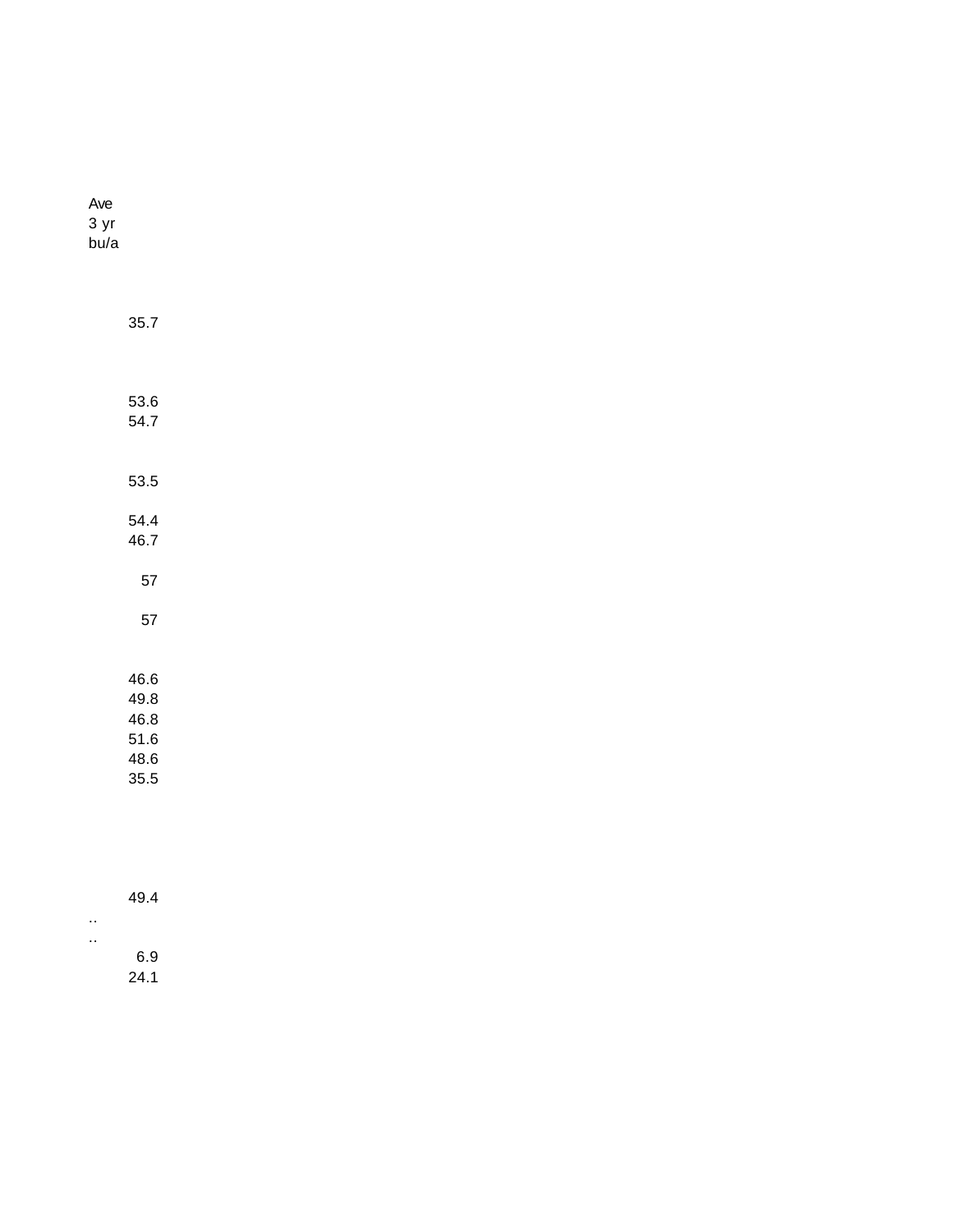| 57.9<br>56<br>56.5 |  |  |  |
|--------------------|--|--|--|
|                    |  |  |  |
| 58.5               |  |  |  |
| 54.6               |  |  |  |
| $55.7\,$           |  |  |  |
|                    |  |  |  |
| 58.9               |  |  |  |
| 56.6               |  |  |  |
| 54.3               |  |  |  |
| $50.9\,$           |  |  |  |
| 53.5               |  |  |  |
| 54<br>46.4         |  |  |  |
| 55.3               |  |  |  |
| 58.2               |  |  |  |
| 56.7               |  |  |  |

58

56.5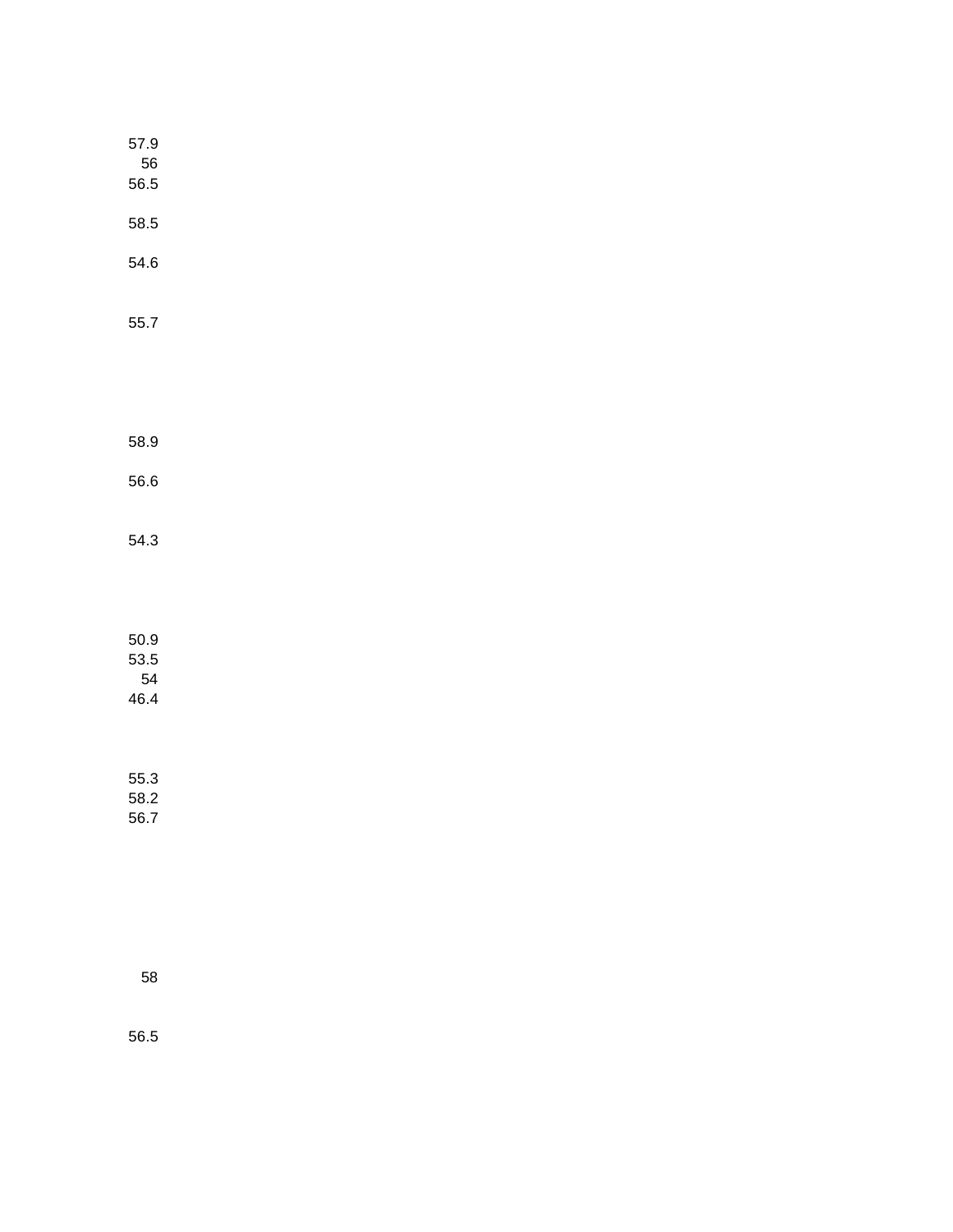55.1

47.6 52.4 46.4 52.4 51 50.8 46.7 48.2 43.7

55.9

55.5

53.5

..

..

4.2 13.6

53.2 52.4